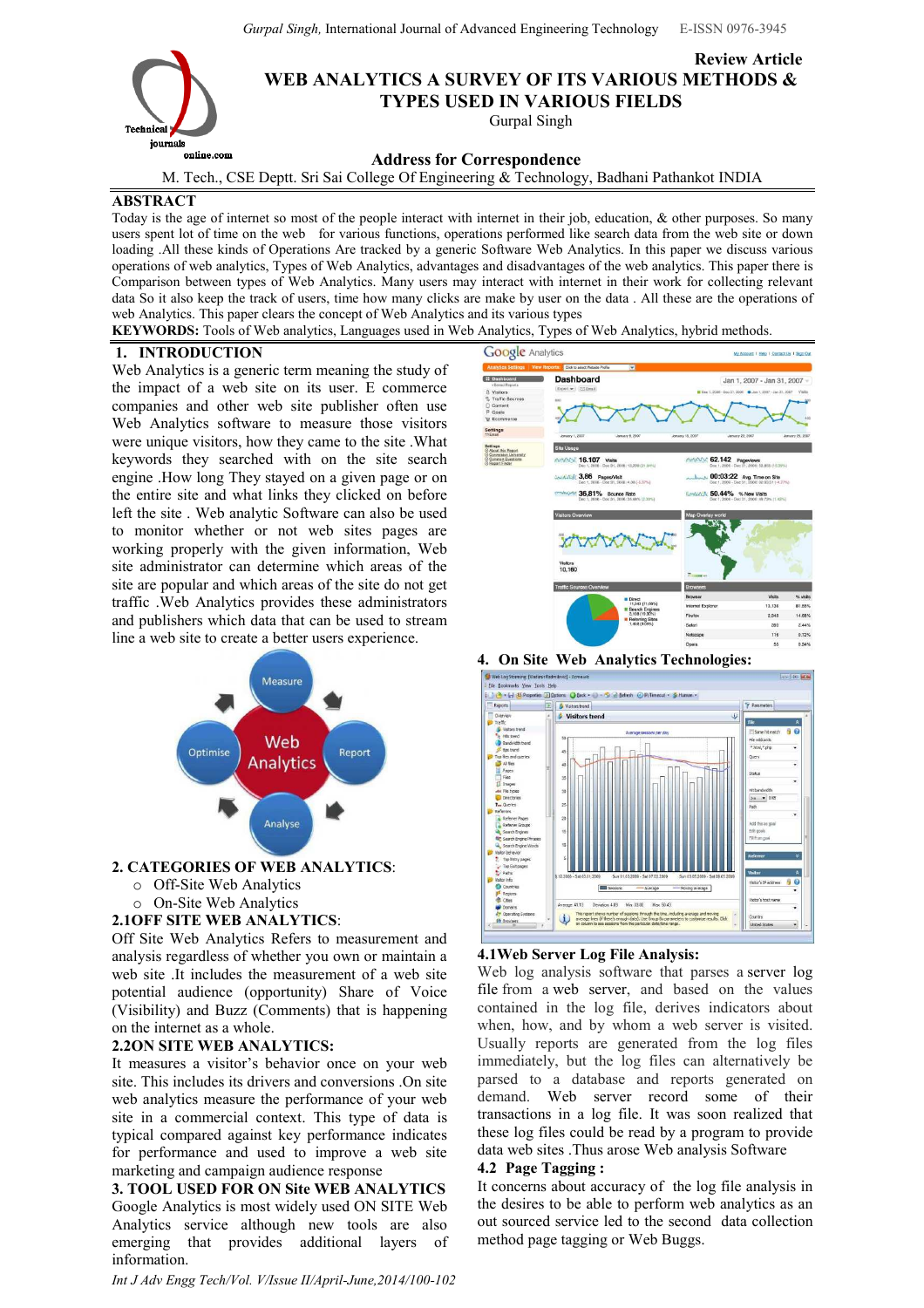

## 5. ADVANTAGES OF LOG FILE ANALYSIS:

- The web server normally already produces log file so the raw data is already available. No changes to the web site are required
- The data is on the company's own server and is in a standard rather than a propriety format. This makes it easy for a company to switch program later use several different program and analyze historical data with new program
- Log files contains information on visitor from search engine Spiders which generally execute java script on a page and therefore not recorded by page tagging Although all these should not reported as part of human activity. It is useful information for search engine optimization

## 6. ADVANTAGES OF PAGE TAGGING :

- Counting is activated by opening the page not requesting it from the server .If page is cached it will not counted by server cached pages can account for up to one third of all page views .Not counting cached pages serious many sites metrics .It is for this reason server based log Analysis is not considered suitable for Analysis of human activity on web sites
- Data is gathered via component in the page usually written in java script through java script can be used and increasingly flash is used Ajax can also be used in conjunction with server side scripting language to manipulate and store it in a data base basically enabling complete control over how the data is represented
- The script may have access to additional information on the web client or on the user not sent in the query such as visitor screen size and price of goods they purchased
- Page Tagging can report on event which do not involve a request to the web severs such as interactions within flash movies , partial form completion , mouse events such as an click on Mouse over ,on focus, on blur Etc

7. ECONOMICS FACTOR FOR WEB ANALYTICS: Log file Analysis is almost always performed in house .Page Tagging can be performed not in-house, but it is more often provided as a third party service .The economic difference between these two models can also be a considerations for a company deciding which to purchase

- Log file Analysis typically involves a one off software purchased however, some vendors are introducing maximum annual page views with additional costs to process additional information .In addition to Commercial offering several log file Analysis tool are available free for charge
- For Log File analysis you have to store and achieve your own data which often grows very large hardware to do this in minimal for an IT department can be considerable
- For Log File Analysis you need to maintain the software including updates and security patches
- Complex Page Tagging vendor charge a monthly fee based on volume That is number of page views per month collected

## 8. HYBRID METHODS:

Some Companies produce a solution that collect data through both log files and page tagging and can analyze both kinds by using this hybrid method , they aim to produce more accurate statics than either method on its own .An early hybrid solution was produced in 1998.Some of Hybrid Methods are discussed Below:

8.1Geolocation Of Visitors: With this method it is possible to track visitors location .Using Ip geolocation database or API visitors can be geolocated to city, region or country level .IP INTELLIGENCE is the technology that maps the internet and catalogues IP addresses by parameters such as geographic location .The first generation of IP intelligence was referred to as GEO TARGETTING or GEO LOCATION technology

8.2 Click Analytics: It is a special type of web analytics that gives special attention to clicks .Commonly click analytics focuses on On-Site analytics An editor of a web site uses clicks analytics to determine performance of his or her particulars site to with regards where the users of site are clicking .Also click analytics may happen real or unreal time depending on type of information sought .Typically front page editors on high traffic news ,media sites will want to monitor their pages in real time to optimize the content

8.3 Customer Life Cycle Analytics: This is visitors centric approach to measuring that falls under umbrellas of life cycles marketing. Page views clicks other events all are tied to an individual visitor instead of being stored as separate data points.

9. Languages used in Web Analytic Software:

BPEL(Business Process Executational Language): Business Process Execution Language (BPEL), short for Web Services Business Process Execution Language (WS-BPEL) is an OASIS standard executable language for specifying action within business with web services. Processes in BPEL export and import information by using web service interfaces exclusively. The origins of BPEL go back to WSFL and XLANG. It is serialized in XML and aims to enable programming in the large. The concepts of programming in the large and programming in the small distinguish between two aspects of writing the type of long-running asynchronous processes that one typically sees in business processes:

9.1 Programming in the large generally refers to the high-level state transition interactions of a